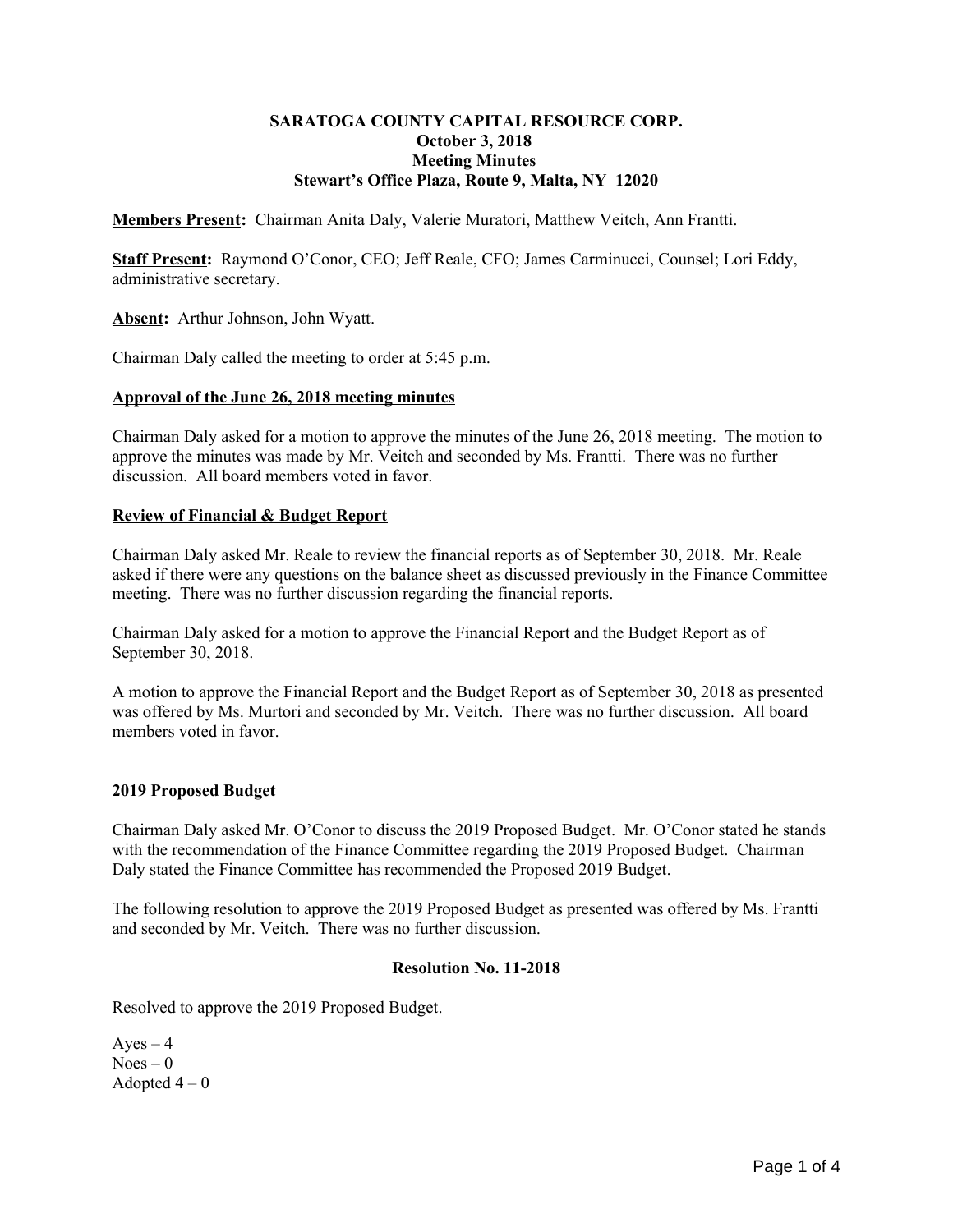# **Authorities Budget Office budget submission**

Chairman Daly asked for a motion to approve the Authorities Budget Office five-year projected budget submission.

The following resolution was offered by Ms. Frantti and seconded by Ms. Muratori.

## **Resolution No. 12-2018**

Resolved to approve the Authorities Budget Office five-year projected budget.

 $Aves - 4$  $Noes - 0$ Adopted  $4-0$ 

### **2019 Meeting Schedule:**

Chairman Daly stated the next agenda item is the 2019 meeting schedule which is included in the meeting materials. Chairman Daly asked for a motion to approve the 2019 meeting schedule as presented. The motion to approve the 2019 meeting schedule as presented was made by Ms. Frantti and seconded by Mr. Veitch. There was no further discussion. All board members voted in favor.

#### **Invoices for Approval:**

Mr. Reale submitted a voucher in the amount of \$300.00. Mr. O'Conor submitted invoices from WebInstinct for documents that needed to be uploaded to the website and adjustments made to the website. There are two bills, one for \$120.00 and one for \$60.00.

Chairman Daly asked for a motion to approve the three invoices as presented in the amounts of \$300.00 to Mr. Reale, \$120.00 to WebInstinct, and \$60.00 to WebInstinct. The motion to approve the three invoices was made by Ms. Muratori and seconded by Ms. Frantti. There was no further discussion. All board members voted in favor.

#### **Renewal of Administrative Secretary Contract**

Chairman Daly asked for a motion to approve the Administrative Secretary contract as recommended by the Governance Committee. The motion to approve the Administrative Secretary contract was made by Mr. Veitch and seconded by Ms. Frantti. There was no further discussion.

#### **Resolution 13-2018**

Resolved, to renew the Secretary service contract with Lori Eddy.

 $Ayes - 4$ 

 $Noes - 0$ 

Adopted 4-0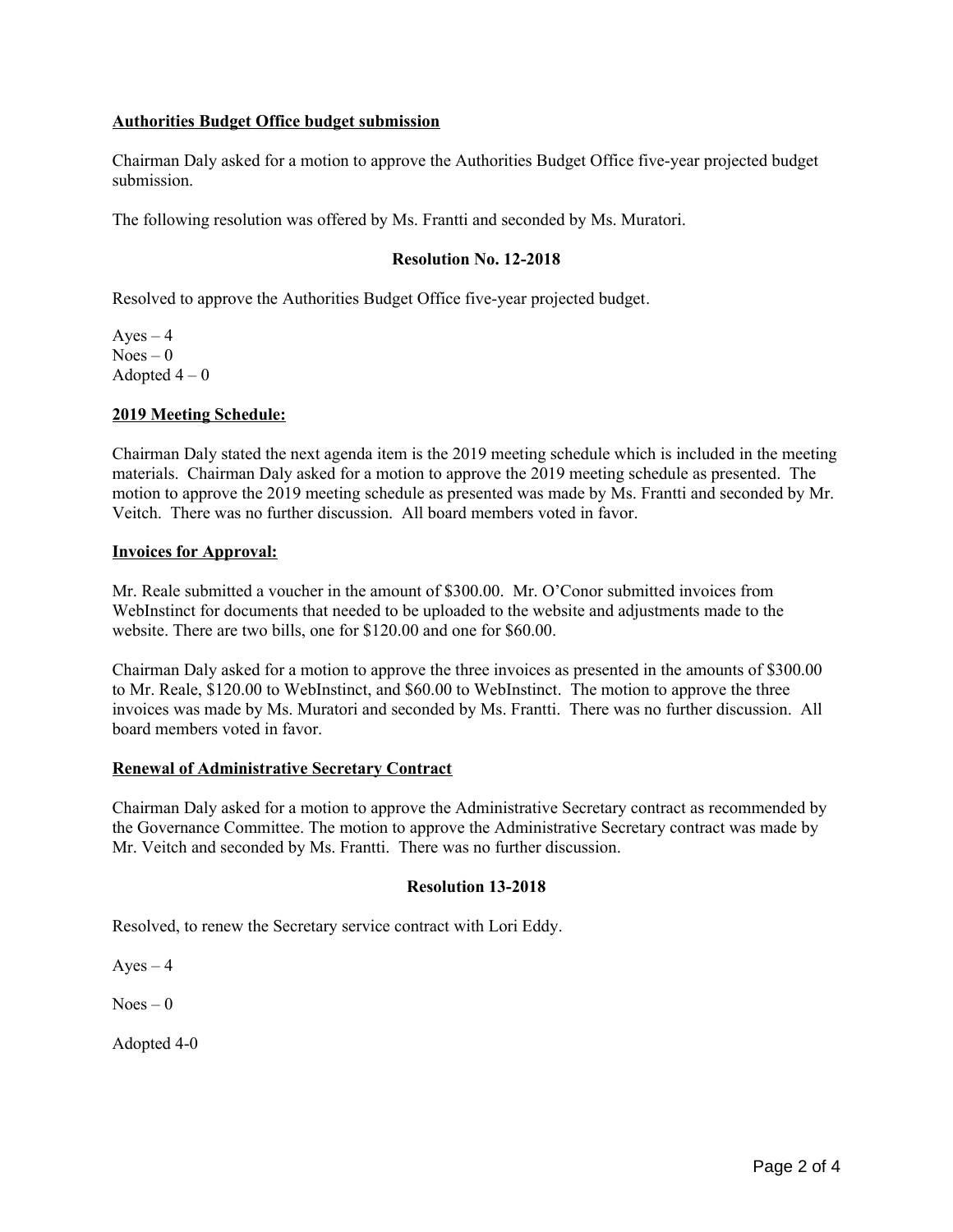# **Renewal of CFO Contract**

Chairman Daly asked for a motion to approve the CFO contract at a fixed amount of \$2,000.00 per year. The motion was made by Mr. Veitch and seconded by Ms. Frantti. There was no further discussion.

## **Resolution 14-2018**

Resolved, to approve the renewal of the CFO contract with Jeffrey Reale.

 $Ayes - 4$ 

 $Noes - 0$ 

Adopted 4-0

### **Renewal of CEO Contract**

Chairman Daly asked for a motion to approve the CEO contract as recommended by the Governance Committee increasing annual compensation to \$35,000.00. The motion to approve the CEO contract was made by Ms. Muratori and seconded by Mr. Veitch. There was no further discussion.

### **Resolution 15-2018**

Resolved, to approve the renewal of the CEO contract with Raymond O'Conor.

 $Ayes - 4$ 

 $Noes - 0$ 

Adopted 4-0

# **Pending Applications and Prospects**

Mr. O'Conor stated he met two months ago with Adam Feldman who is the Executive Director of Habitat for Humanity. Habitat for Humanity in this region typically rehabs one house at a time. Mr. Feldman is considering doing things on a broader scale. We had a lengthy conversation about what we do and how it works and what sort of financing levels would make sense based on our fee structure and other considerations. He doesn't have anything specific right now, but wanted a briefing on what we might be able to do for them in the event that they follow this strategy.

As stated at the Finance Committee meeting, I'm optimistic we'll see an application from the Wesley Community in 2019.

# **Investing surplus funds**

Mr. O'Conor stated he covered that in the Finance Committee agenda. We have the \$400,000.00 laddered out in certificates of deposit. We will see where rates go in 2019. If we get revenue from a transaction with Wesley we may take another \$100,000.00 and push it out for a longer term.